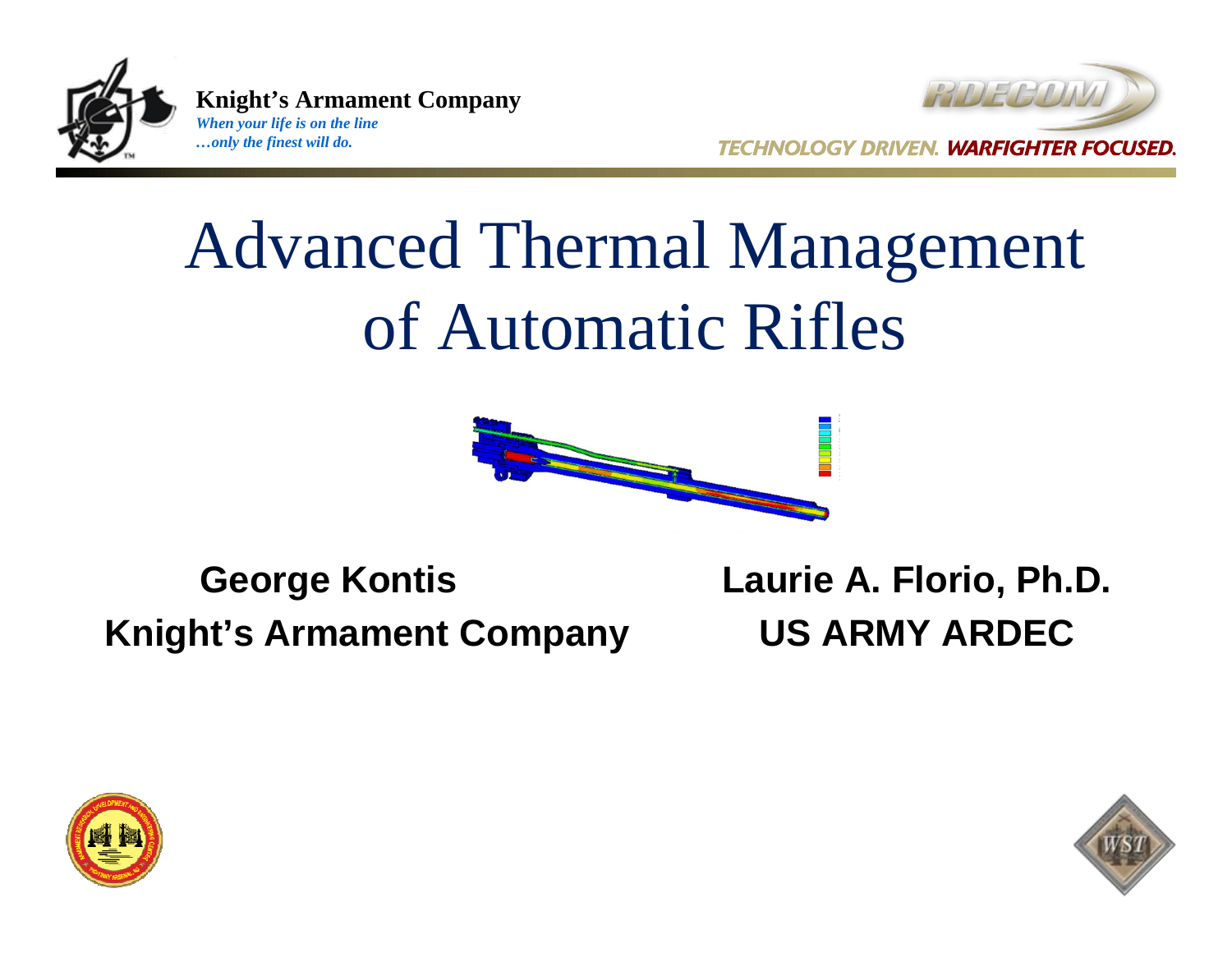



Thermal Management for Automatic Firearms: 2007 Objectives

Create a 2-D model to predict thermal characteristics of automatic weapon.

Solve the cook-off problem in USMC IAR project





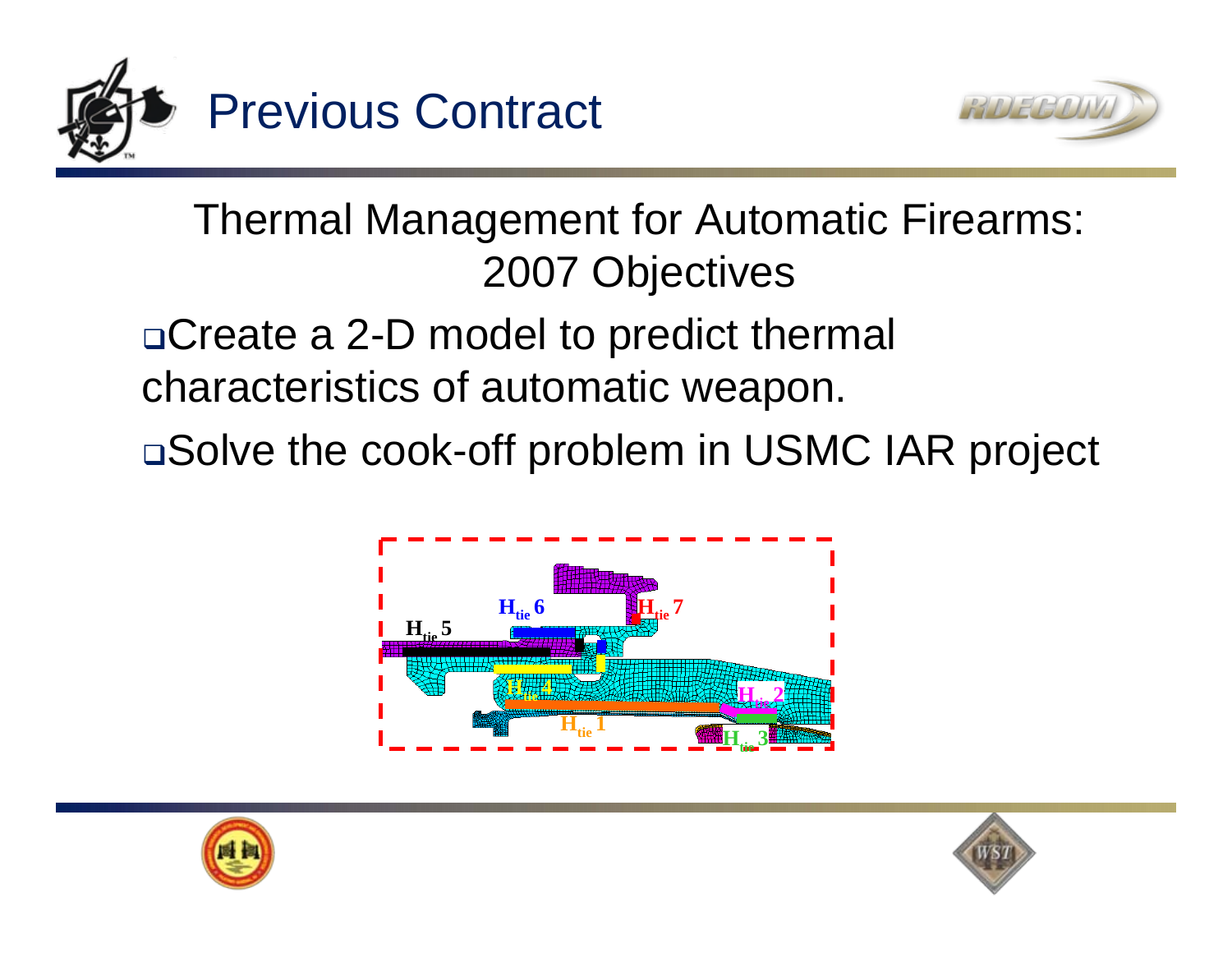



## Tasks for Advanced Thermal Analysis:

- □ Create a 3D model for improved accuracy and better connection to actual hardware
- □ Reduce the reliance on experimental data
	- ¾Simulate the bore heat transfer during firing
	- ¾Simulate the flow cooling the exterior of the weapon
- □ Determine the method for general use of these techniques
- Consider user needs:
	- $\blacktriangleright$  How to apply advanced thermal management to improve both weapon function and usability.



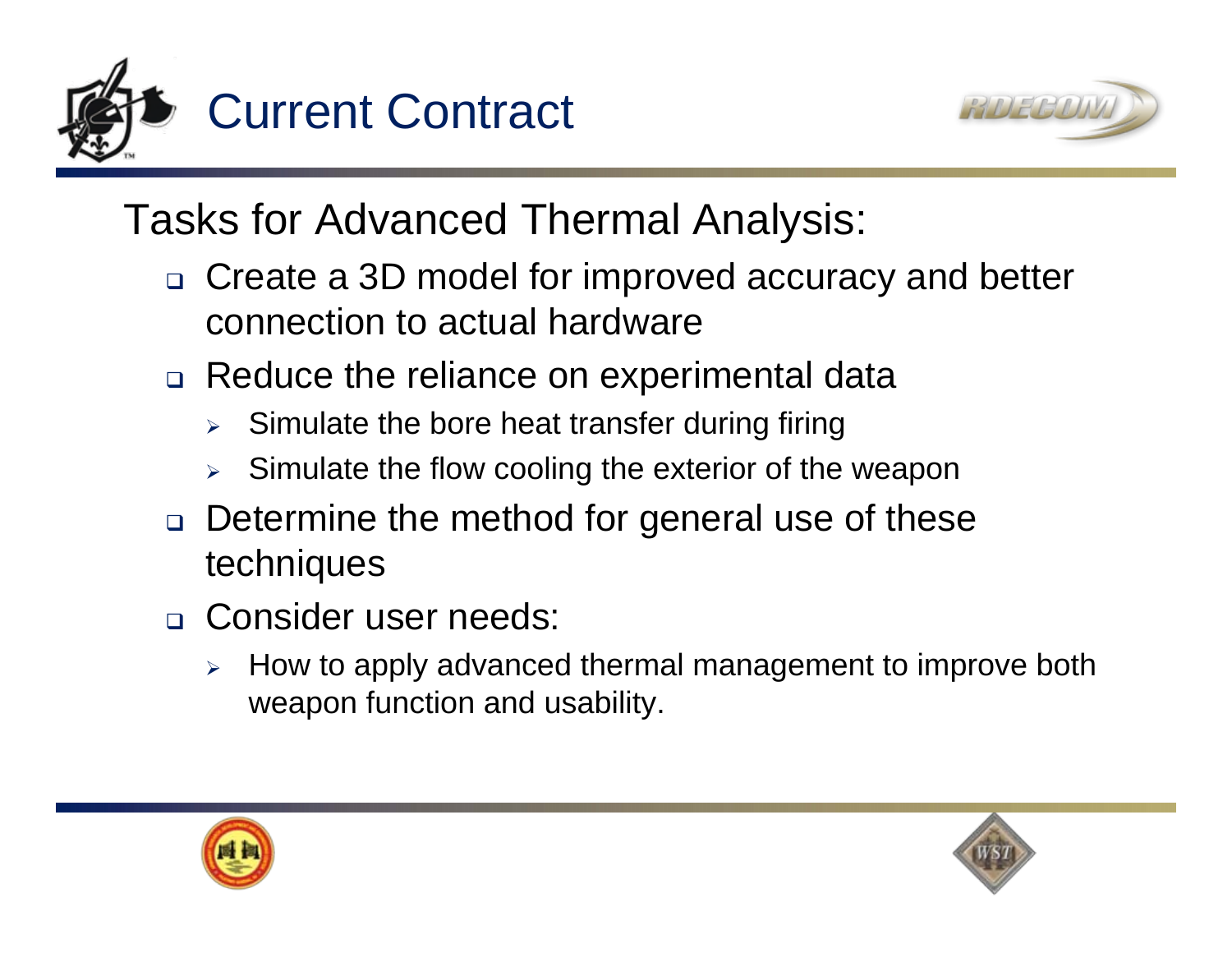



- $\Box$ Solid Model Geometry
- $\Box$ Boundary Conditions
- ¾Firing Schedule
- $\blacktriangleright$ Internal (Barrel Bore)
- ¾**External**
- $\Box$  Adequate Computing Resources
	- $\blacktriangleright$ CFD model run time is measured in weeks
	- $\blacktriangleright$ Thermal model run time is measured in days



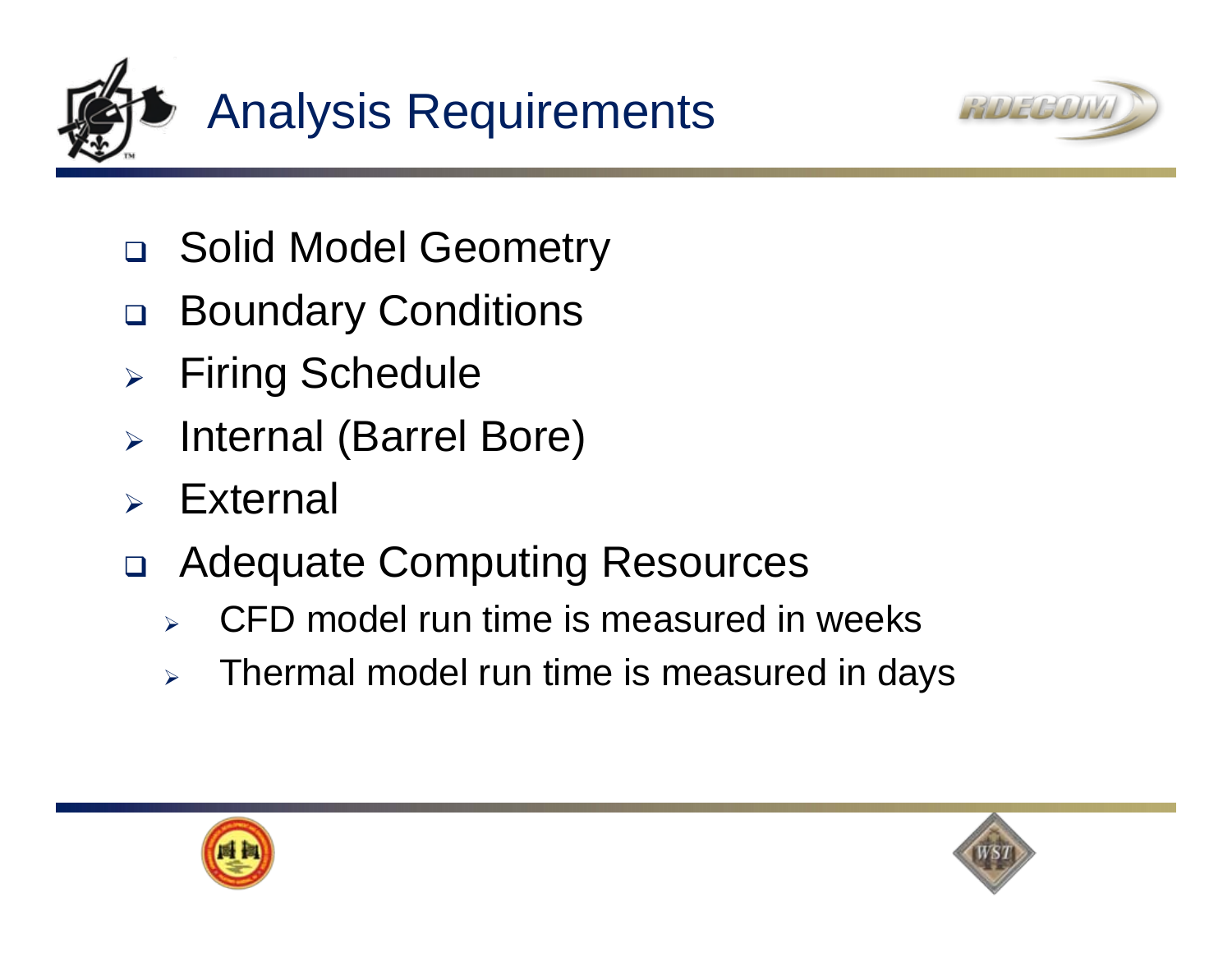



#### □ Solid model is meshed

 $\blacktriangleright$ Thousands of volumes used to solve the problem





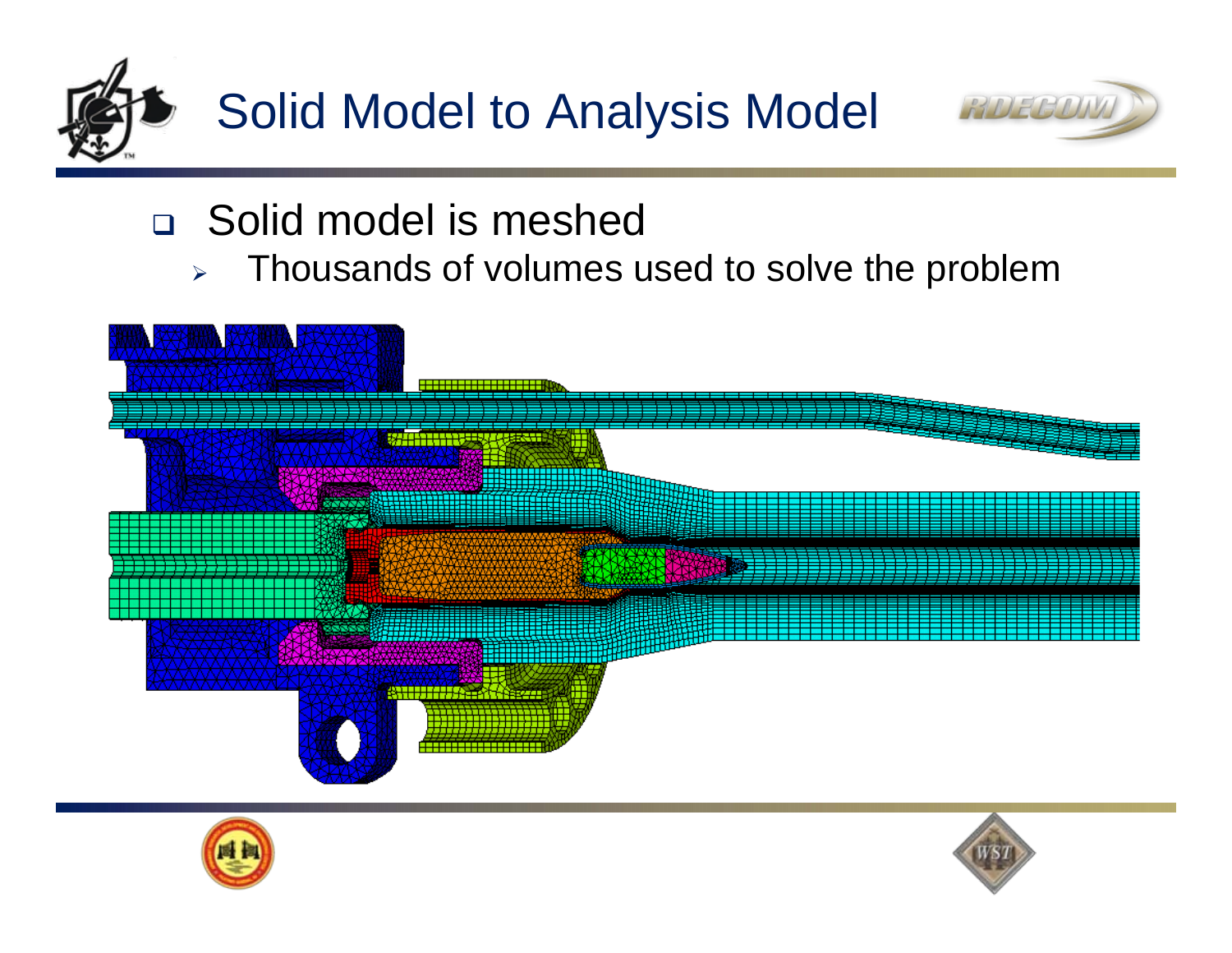



#### $\Box$ Firing schedule needs to be defined

- $\blacktriangleright$ Any firing rate can be specified
- $\blacktriangleright$ Any number of bullets
- $\blacktriangleright$ Any number of magazines



Test data vs Analytical--model by individual round



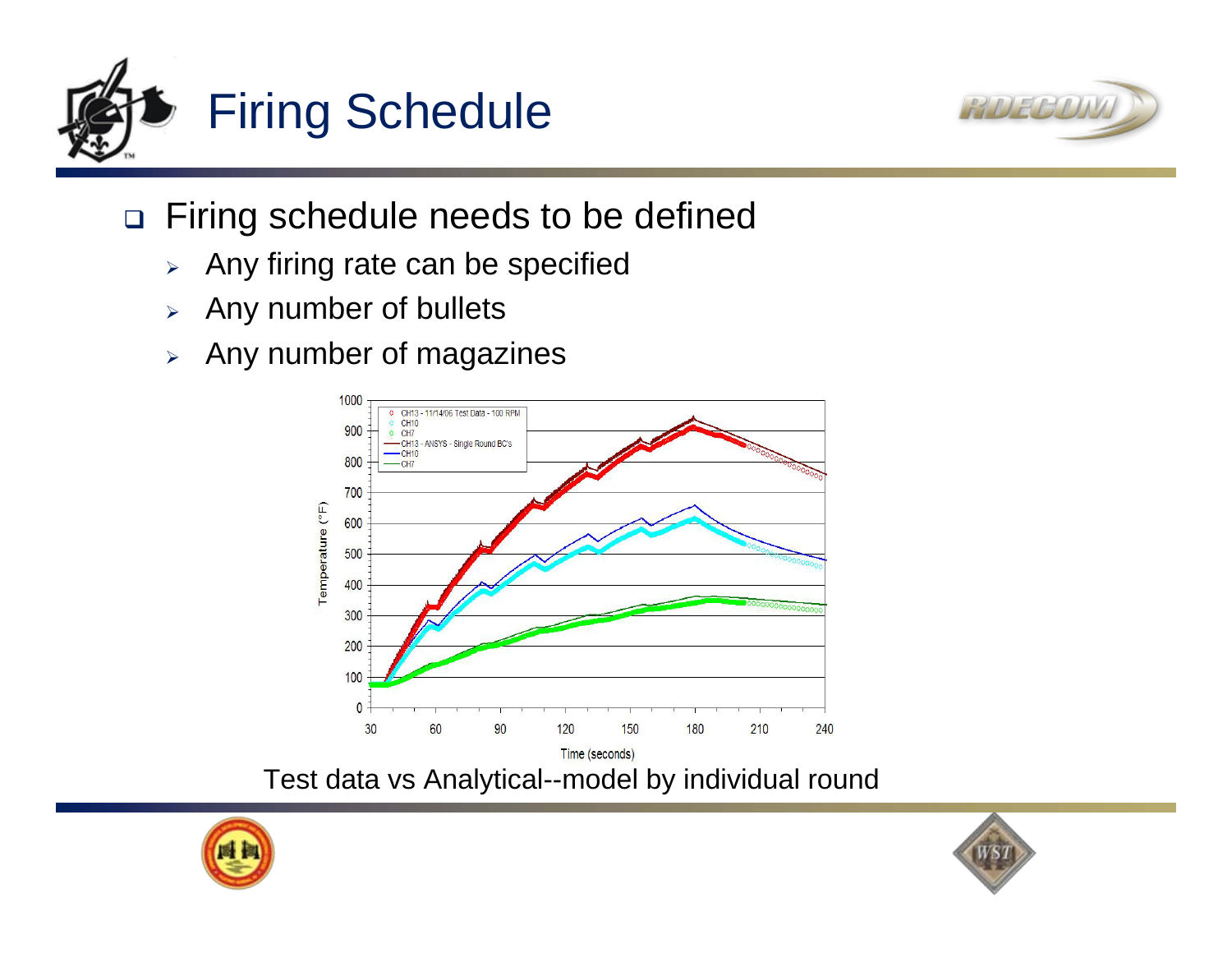



# US. Army ARDEC CFD model:

- Simulate the bulk effects of combustion
- □Transient solution captures the motion of bullet
- Cooling period after bullet firing is simulated
- Gas temperatures and heat transfer coefficients are input into the heat transfer model



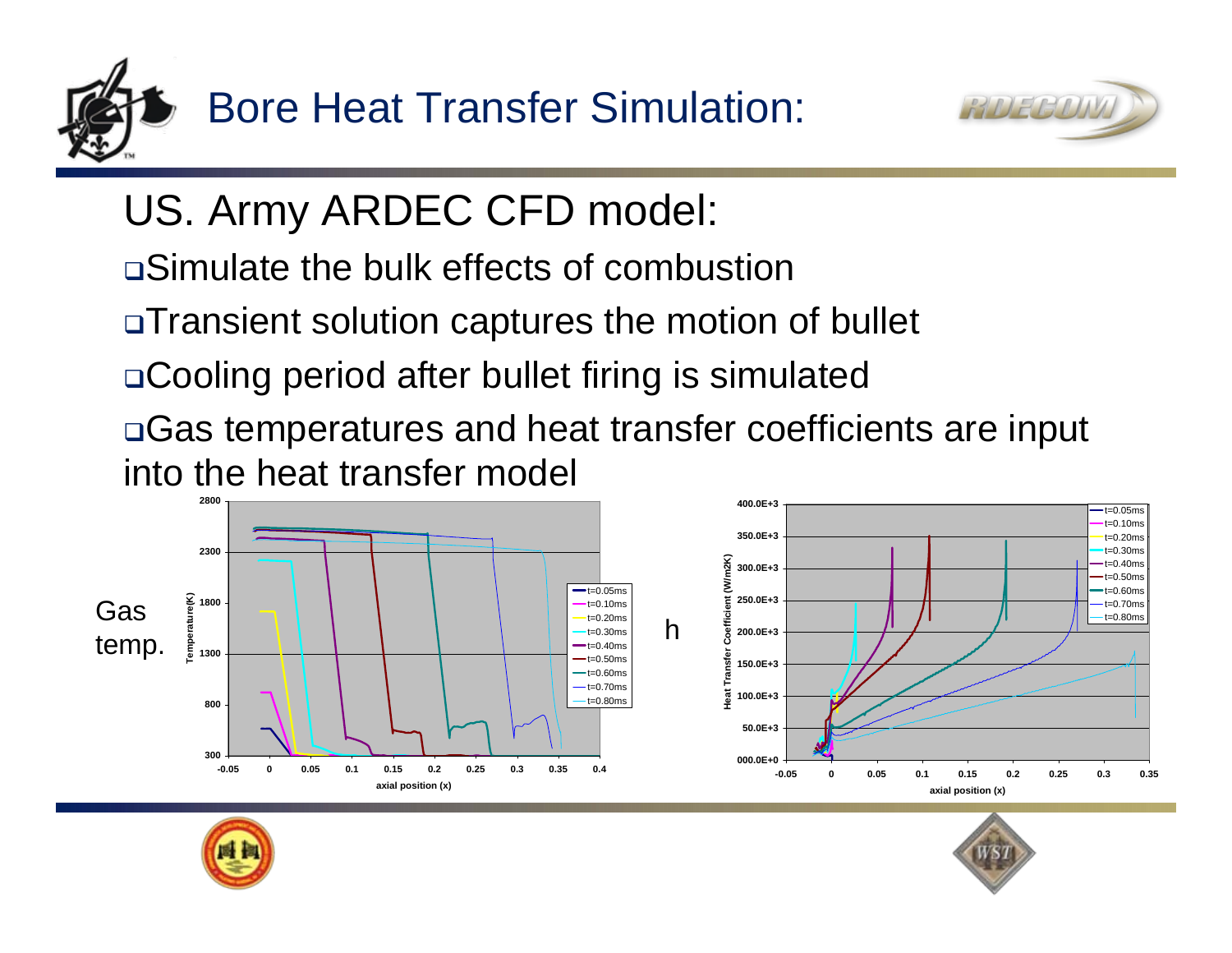



#### Model used to calculate heat input to barrel



To 59ms

Temperature contour animations of firing one round



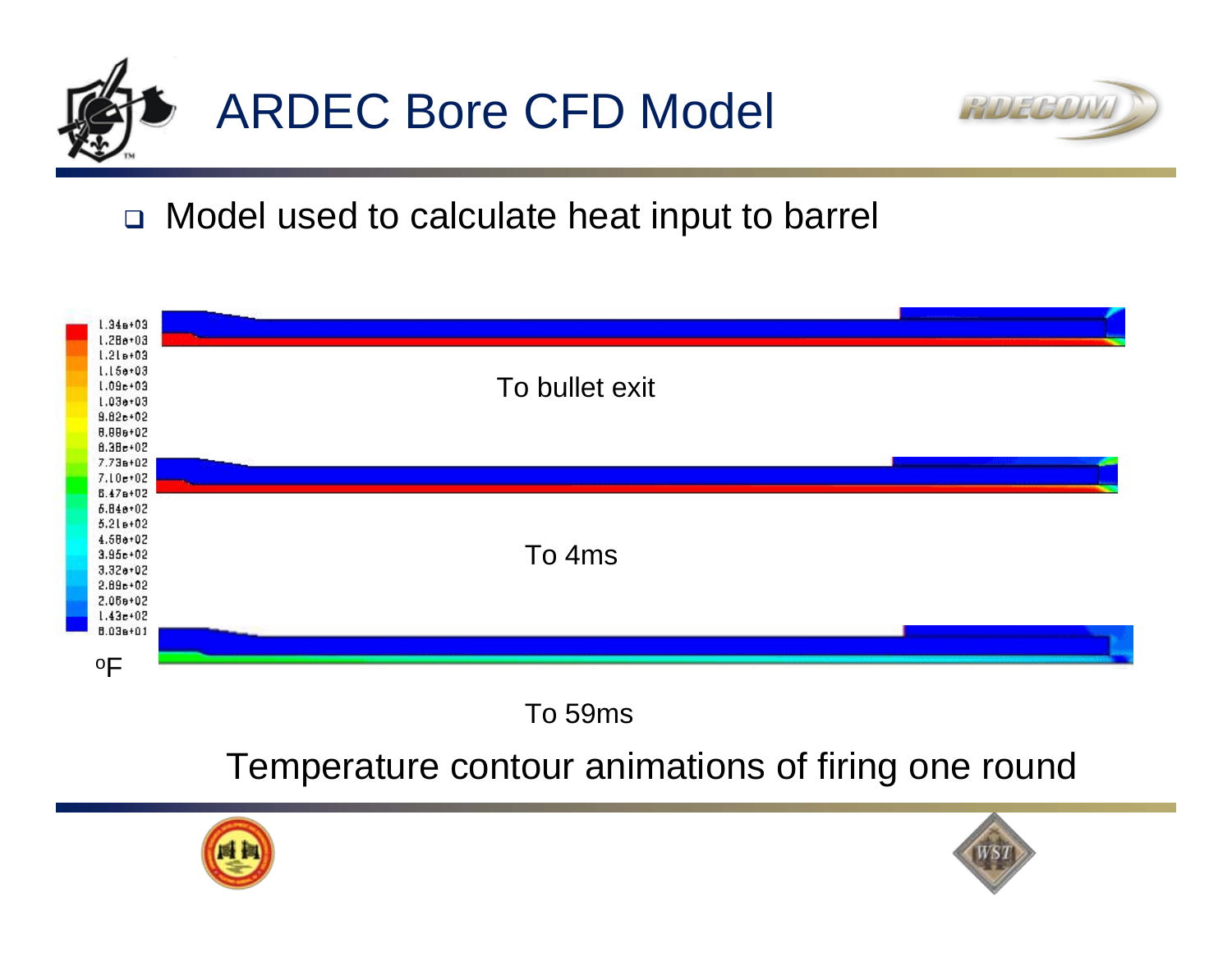



RIDEGOV

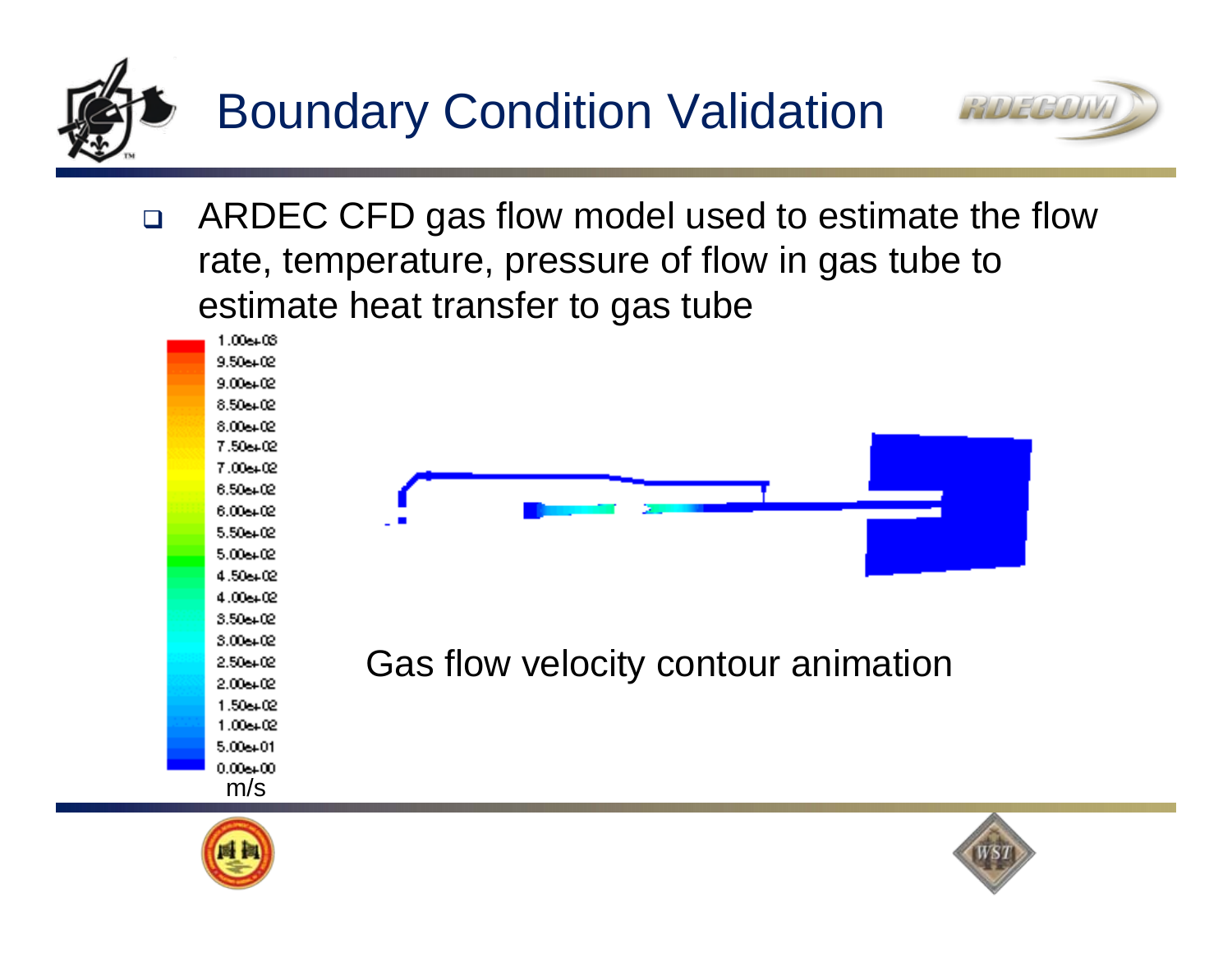



 $\Box$  ARDEC Muzzle CFD model used to determine extent of effect of escaping gun gases on the external flow



#### High Speed Video **Velocity Contour Plot Animation**





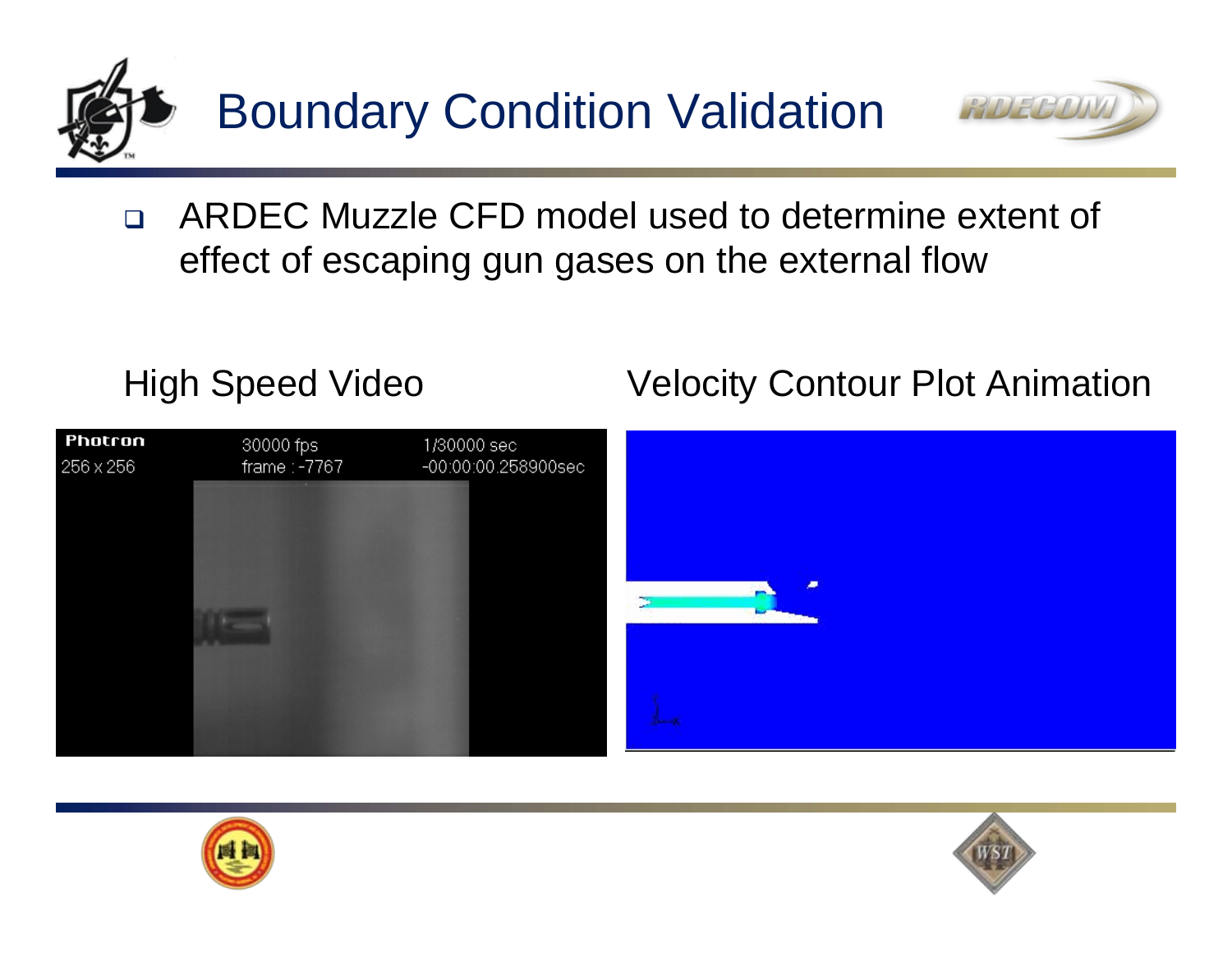



 $\Box$  Based on ARDEC Muzzle CFD model, muzzle blast can be ignored





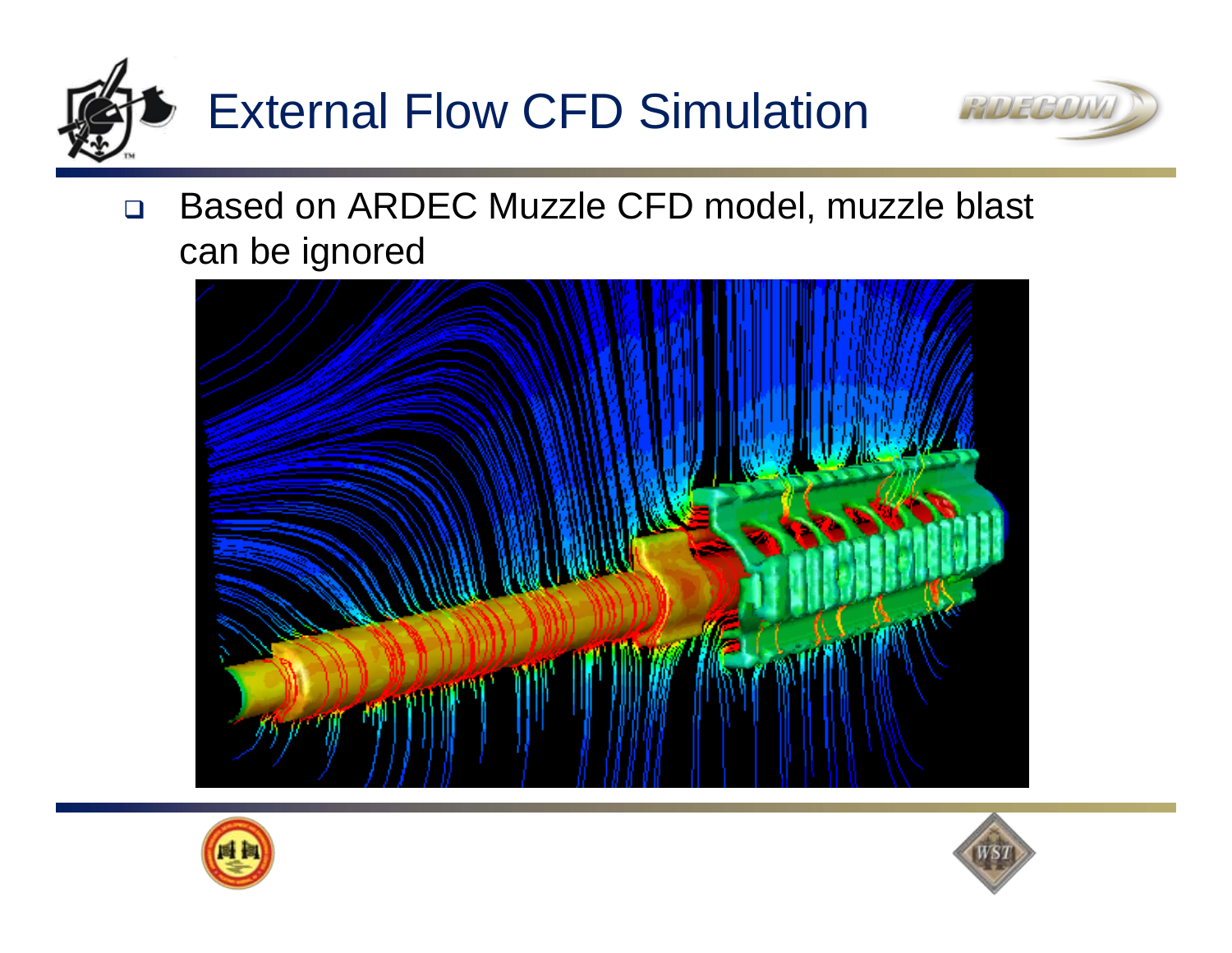

# External Flow CFD Simulation







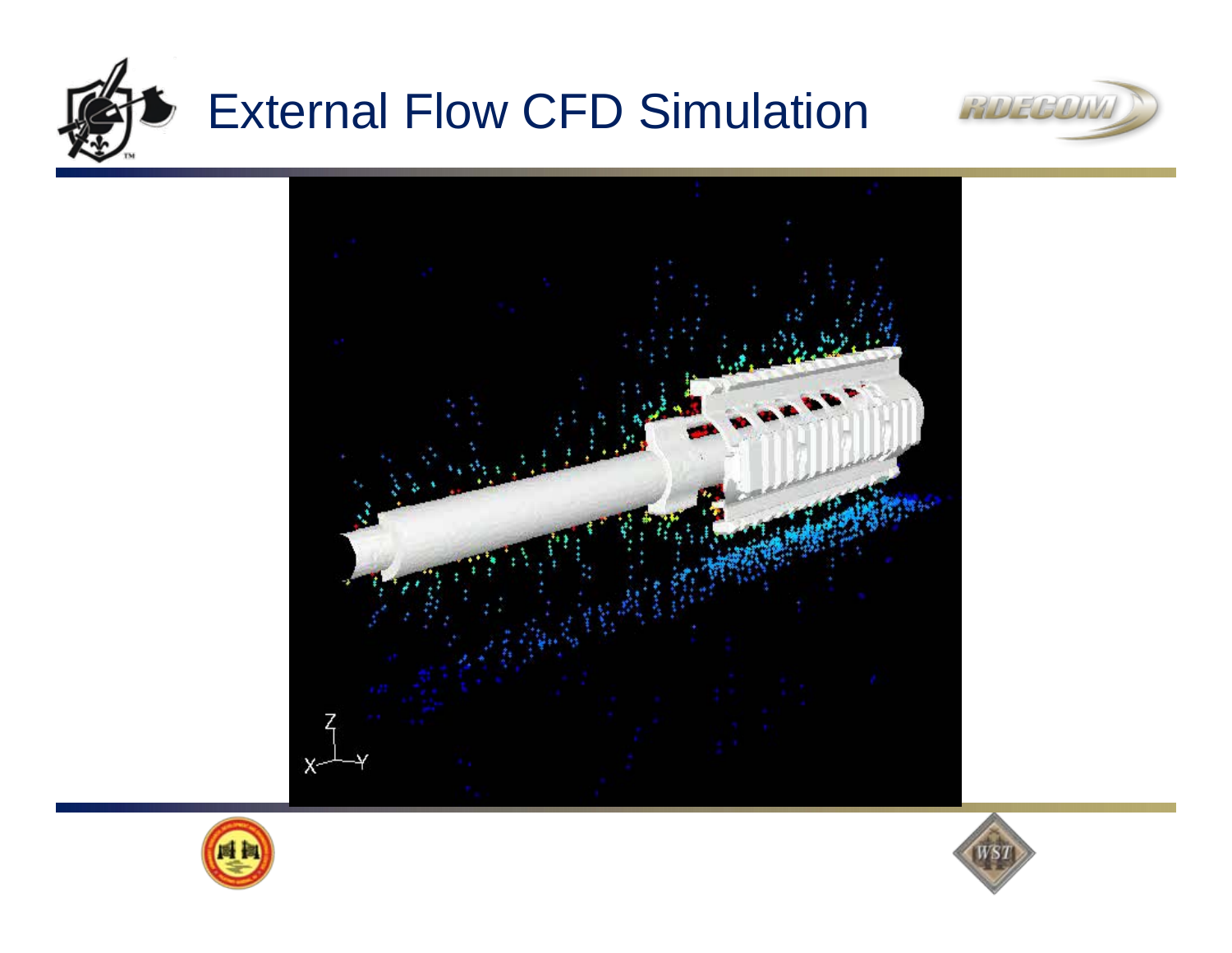



 $\Box$ Model agrees with test data extremely well





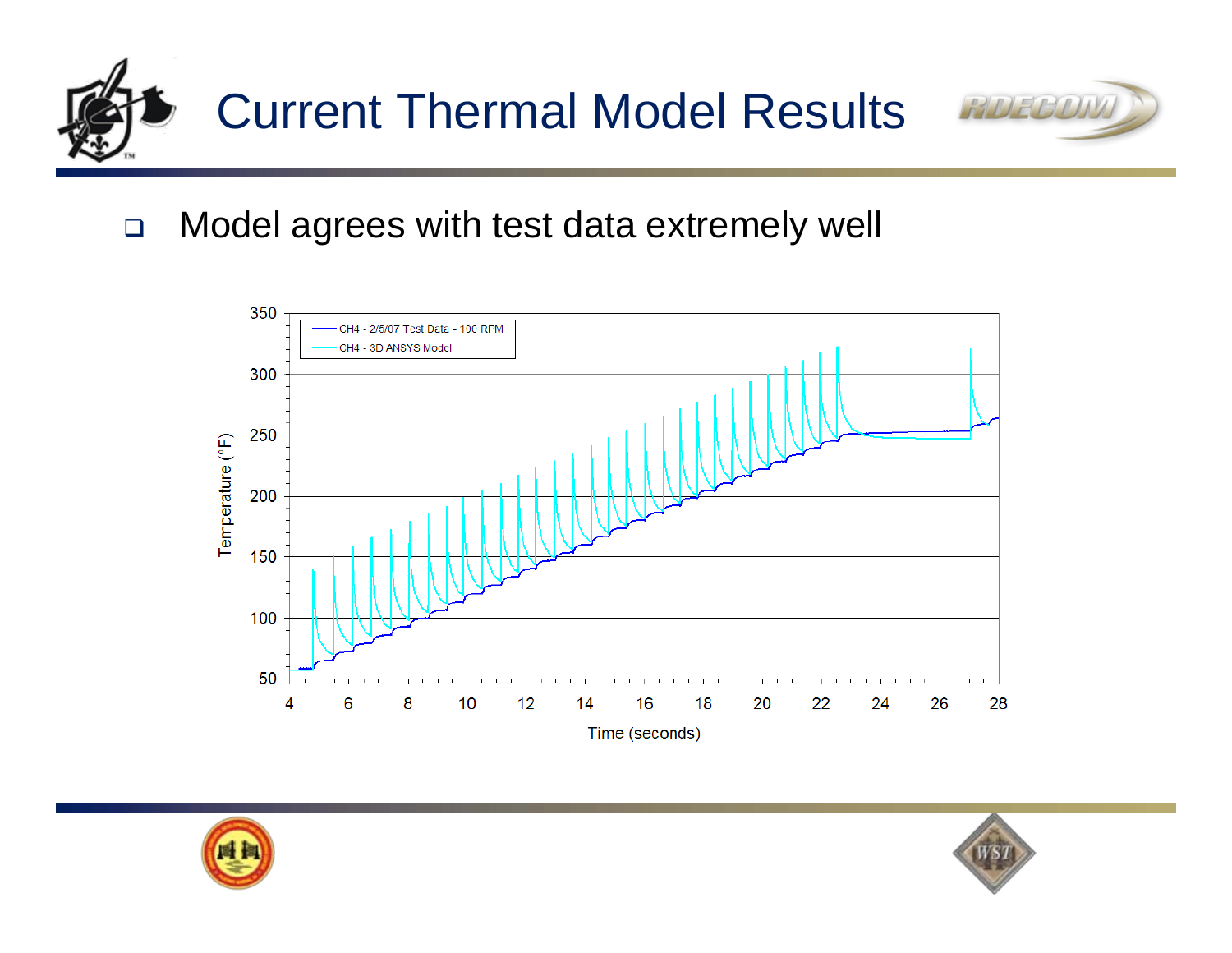



- $\Box$  Study completion in July 2008
	- $\blacktriangleright$ 3D modeling
	- $\blacktriangleright$ Methodology

#### SINGLE ROUND ANIMATION